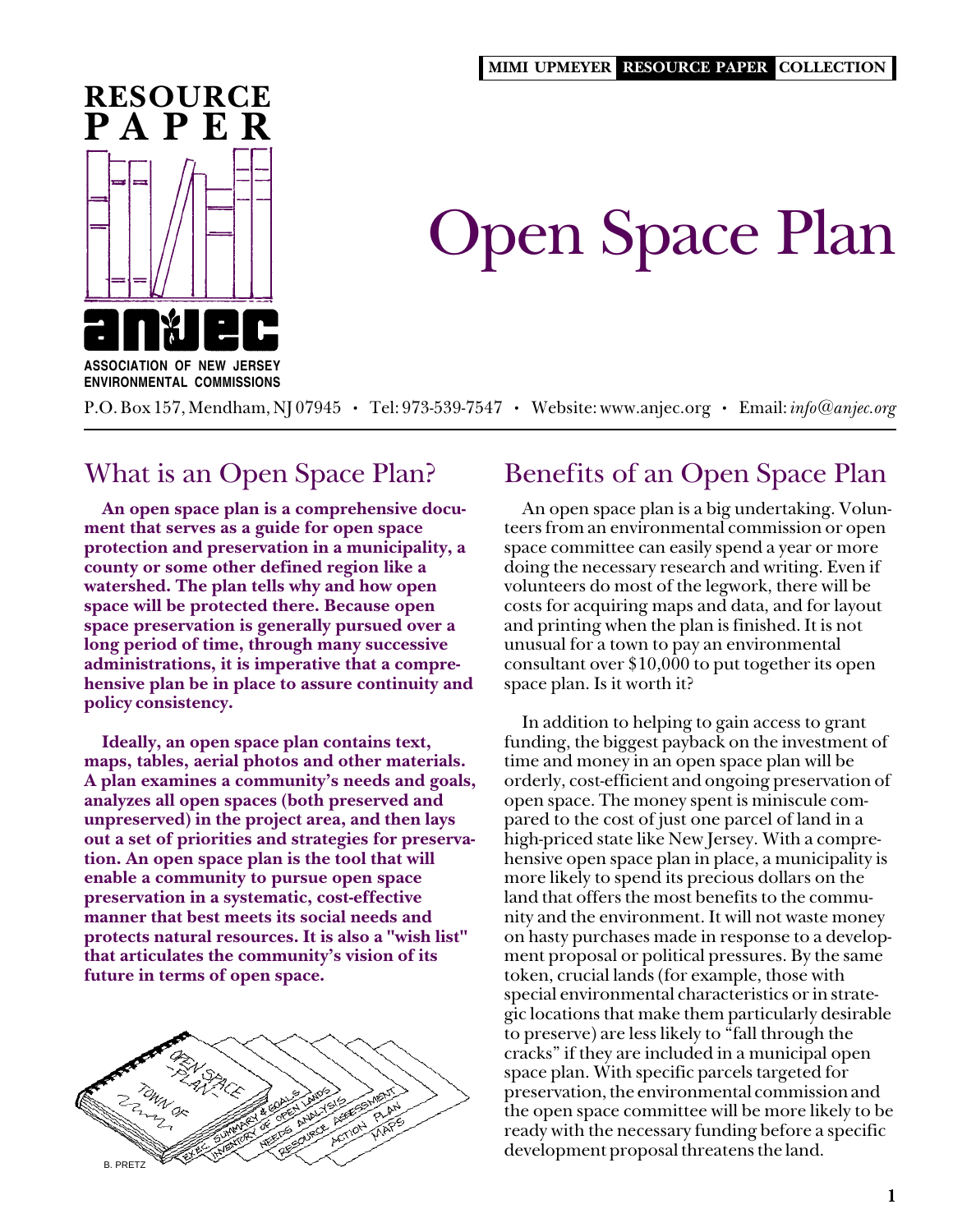The very process of collecting and evaluating the information for an open space plan helps focus community attention on the issue. This can result in greater support for open space spending or for establishing an open space tax. Contacts with large landowners can lead to donations of land or easements to the town or a land trust. And involving interested citizens in the process can turn up creative ideas for identifying, preserving and maintaining open space.

Parcels identified for preservation on a municipality's official map or master plan have some protections against development under the *Municipal Land Use Law* (*N.J.S.A* 40:55D-44). However, the municipality must acquire the parcel at fair market value and, if the acquisition doesn't take place, must compensate the landowner for the loss of use of the property for the one year stay of development during which the town was to finalize the acquisition.

Towns and counties with an open space tax (or other dedicated funding source) and an approved Open Space and Recreation Plan are eligible for larger NJ Green Acres acquisition grants (50% of the purchase price instead of 25%) under the Planning Incentive Program. Once a town meets the Planning Incentive criteria, it receives funds in the form of a special block grant, similar to a credit line, that can be used for any parcel listed in its approved OSRP. The block grant enables a municipality to react quickly when a market opportunity arises, instead of waiting to see if an individual grant will be approved for a given parcel.

The Department of Agriculture, in its administration of the state's Farmland Preservation Program, offers similar Planning Incentive Grants



(called "PIGs") for agricultural open space planning. Hopefully, through comprehensive planning, municipalities will carry out local farmland preservation in a manner that will not only preserve open areas, but also help to sustain agriculture as an industry in New Jersey.

Having an official open space plan also facilitates good regional planning. Neighboring communities can plan their open spaces to work in concert with each other. For example, if a town knows that its neighbor plans to preserve a greenway or other block of open space on its border, it may get more open space value for its money by purchasing adjoining lands. One long greenway or large tract of preserved land may provide more natural resource and recreation value than two smaller, unconnected tracts. Research for the plan should also include an examination of the county's open space plan, if one exists, to see how the local preservation efforts can fit into or capitalize on county preservation efforts.

# Who Creates the Open Space Plan?

Environmental commissions and open space committees have important roles to play in developing municipal open space plans, especially if the town is interested in qualifying for State funding through the Green Acres or Department of Agriculture Planning Incentive Programs. In some towns, the environmental commission serves as the open space committee, but many towns have a separate open space committee with one or more representatives from the environmental commission. Whatever the case, the environmental commission should participate fully in the open space planning process.

Open space preservation is a primary environmental commission responsibility. The State enabling legislation requires commissions to "...keep an index of open areas…" and authorizes them to "...recommend to the planning board... plans and programs [pertaining to open areas] for inclusion in a municipal master plan, and the development and use of such areas..." (*N.J.S.A.* 40:56A).

Most environmental commissions have developed an environmental resource inventory (ERI), also called a natural resource inventory (NRI). Based on data from aerial photography and scientific reports, these documents use maps, text, charts and graphs to identify and describe a community's important natural resources such as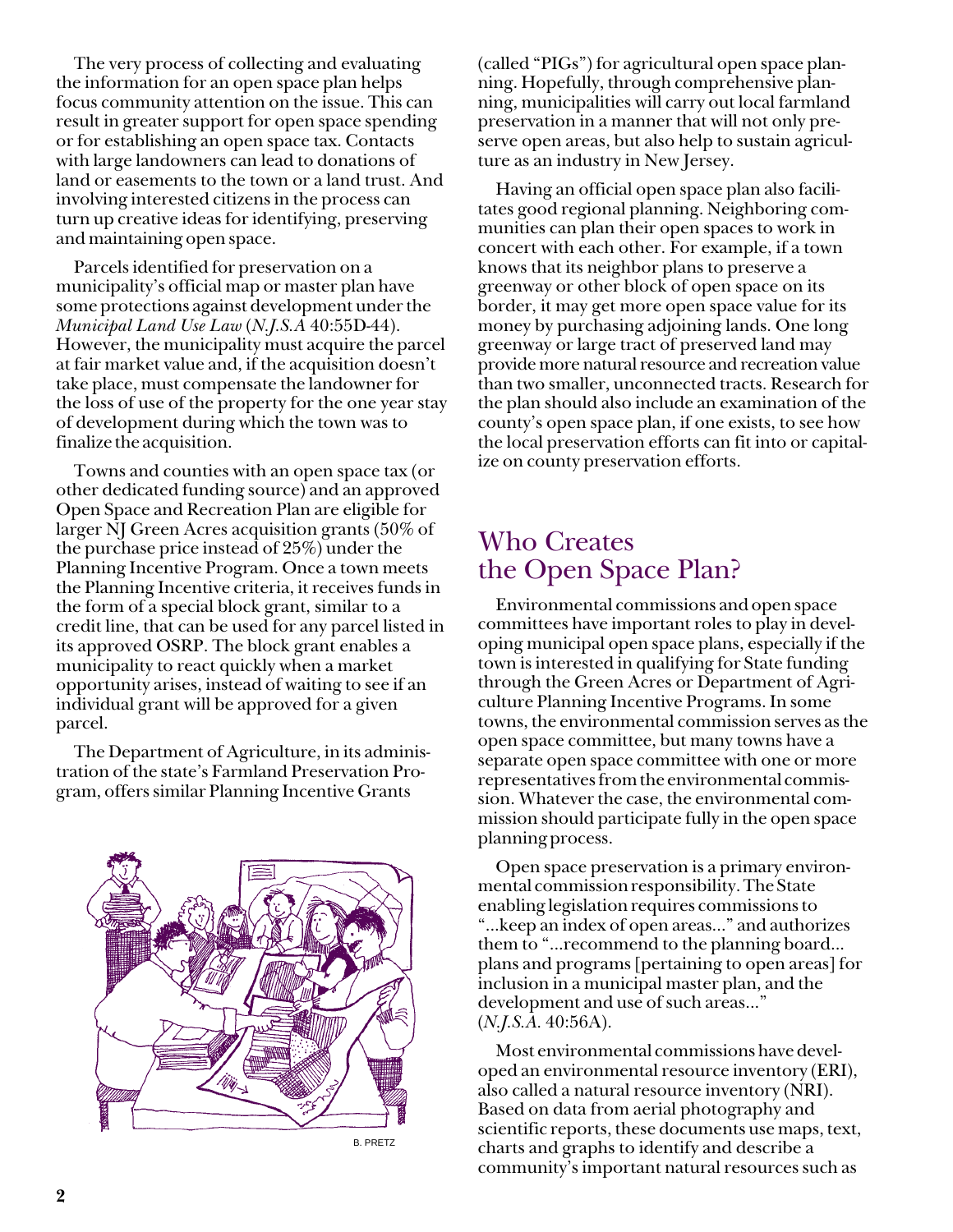

wetlands, water bodies, habitat, forested areas and steep slopes. The ERI provides the basis for evaluating which lands should be preserved for their natural resource value.

Members of the open space committee and/or environmental commission, depending on their skills, may choose to do all of the work on the open space plan (research, community outreach, mapping and writing). Or, with financial support from the governing body, they may assign some tasks to the municipal planner or other staff, or they may hire an environmental consultant. In any case, the plan should be formulated with participation from residents, municipal officials, boards, commissions and staff, county park or open space representatives, local land trusts and watershed associations. Any local boards with an interest in open space and recreational lands, such as the parks and recreation commission, board of education and planning board, should be consulted and kept informed. It is important to build consensus throughout the process so that residents and local officials will support the plan's adoption into the master plan.

# Funding the Open Space Plan

Towns may seek grant funding from private sources, and/or use municipal budget funds to cover the cost. Some towns allocate money from their local open space trust fund (generated by the town's open space tax) to help create the OSRP, which will ultimately guide the use of those funds.

# Elements of an Open Space Plan

The NJDEP's Green Acres Program requires specific categories of information in an *Open Space and Recreation Plan (OSRP)* to qualify for the Planning Incentive Program. (OSRP Guidelines

document available at *www.nj.gov/dep/greenacres*.) The open space plan format outlined below and detailed in the following pages covers the category headings and information required by Green Acres.

- EXECUTIVE SUMMARY
- GOALS & POLICIES
- INVENTORY OF OPEN LANDS
- NEEDS ANALYSIS
- RESOURCE ASSESSMENT (EVALUATION OF OPEN LANDS)
- ACTION PLAN/RECOMMENDATIONS
- OPEN SPACE SYSTEM MAP
- DISCUSSION OF PUBLIC PARTICIPATION
- STATEMENT OF PLANNING BOARD ADOPTION

# **Executive Summary**

An open space plan, like any other comprehensive plan, should begin with a description of its origin and purpose. It should provide the reader with a brief overview of the project and the way it was carried out, including a description of public involvement in the process. The executive summary should briefly present the plan's significant findings relative to recreation and open space needs, and the actions proposed by the plan.

# **Providing Context**

Because a municipal or county open space plan is a long-term plan, the document will serve as an official reference long after it is written. Some or most of its authors may no longer be available to provide institutional memory. Therefore, it is worth the effort to include background and introductory materials that will give future users insight into the document. It is also a good idea to include the names and titles of the individuals who worked on the plan, the roles they played (research, mapping, community outreach), the span of time over which the work was done, and data sources.

Some towns preface their open space plans with a brief history of the community *relative to its land use*, relating environmental, historic, cultural or recreational trends that have affected or will affect the town's open space needs and goals.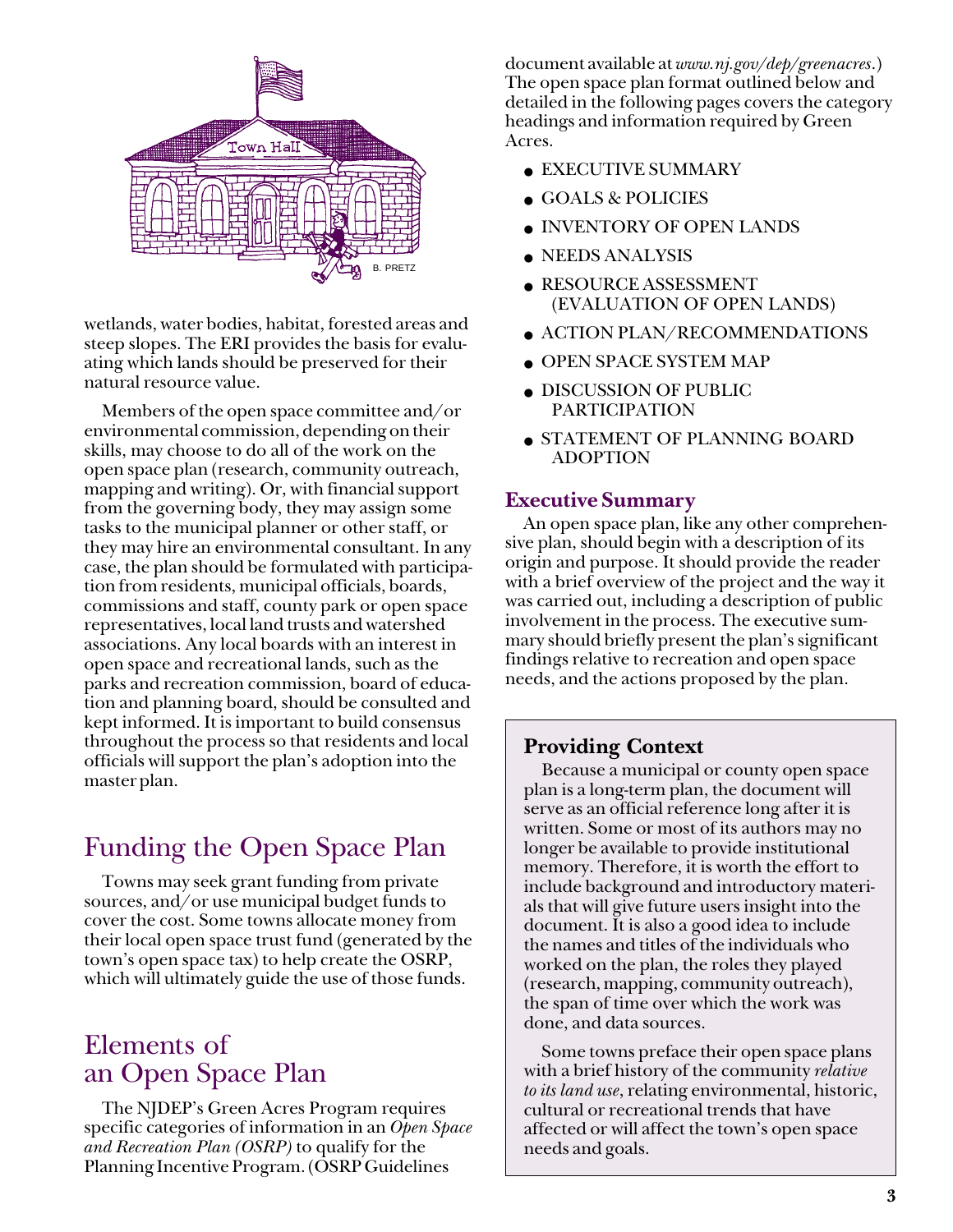# **Goals and Policies**

This section should present the principles, assumptions, goals and policies that are the basis for the open space plan. These are necessary to "get everyone on the same page." They also establish that federal, state and local tax money spent to carry out the open space plan will be used for proper public purposes.

Appropriate goals or principles can reflect the community's desire to:

- provide adequate active and passive recreational opportunities on an equal and accessible basis for all citizens;
- protect the quantity and quality of surface and groundwater;
- protect sensitive environmental features such as wetlands, steep slopes and critical habitats;
- link community resources and support the community's need for safe, multi-modal circulation through a system of greenways and trails;
- protect historic areas;
- maintain plant and animal biodiversity;
- minimize erosion or damage from flooding;
- maintain rural character;
- coordinate programs with
- local boards and surrounding communities;
- maintain consistency with State land use plans.

The goals and principles stated in the plan should correlate closely with and reference those in the master plan. If they do not, this is a signal that a re-examination of either the master plan or the open space plan is in order, to bring it in line with the community's current views. The ultimate goal is to have the open space plan adopted into the master plan, and the two must be in agreement in order to provide a clear roadmap for local officials. As a land use planning document, the local open space plan should also be consistent with the county open space, conservation, recreation and farmland preservation plans and the *State Development and Redevelopment Plan*.

# **Inventory of Open Lands**

This section should include a listing of every parcel of vacant, recreational, or undeveloped land, public or private, within the municipality. For each parcel, collect information on type, size, location (lot and block, street address, directions as needed), facilities, use, degree of current protection (conservation easement, deed restriction, etc.,

or lack thereof), form of ownership or control, owner, recreation opportunities and natural resource characteristics.

Occasionally, communities opt to include in their open space plans a parcel that has a structure on it. For land that is particularly valuable in an environmental, historic or strategic way (say, for

access or buffering), the possibility of preservation should not be ruled out simply because a parcel is not vacant. However, Green Acres funding can only be applied for properties with structures that will either be demolished to create open space, or that will support outdoor recreation or conservation, or be preserved as a historic site. (See *Resources* for information on funding for historic preservation.)

# GETTING STARTED

You can pursue information on open lands in several ways. First, you will need access to up-to-date tax data and maps. *Before beginning any research, you should consult with the local tax assessor.* He or she is intimately familiar with the tax records and maps of your town, and will be able to advise you of the most

efficient way to approach the search. The assessor also may be able to provide anecdotal information about certain parcels or property owners that could prove helpful in evaluating the potential to preserve specific properties.

In small, developed municipalities, most open spaces and vacant parcels are probably known, or can be identified through a "windshield survey." They can then be identified by block and lot numbers using the tax map. Large municipalities and rural towns require more research because property boundaries may not be obvious, and much of the land cannot be seen from a roadway.

If your town has a GIS or other digital database that includes block and lot information, producing maps of open land parcels identified by block and lot and by use class/status will be relatively easy.

If your town does not have GIS parcel data but has computerized its tax data, ask the tax assessor to help you sort properties by class to identify vacant lands and agricultural lands. Note that county planning departments also maintain municipal tax and block and lot information that is usually free to the municipality upon request. This can be a good starting point for your compilation.



B. PRETZ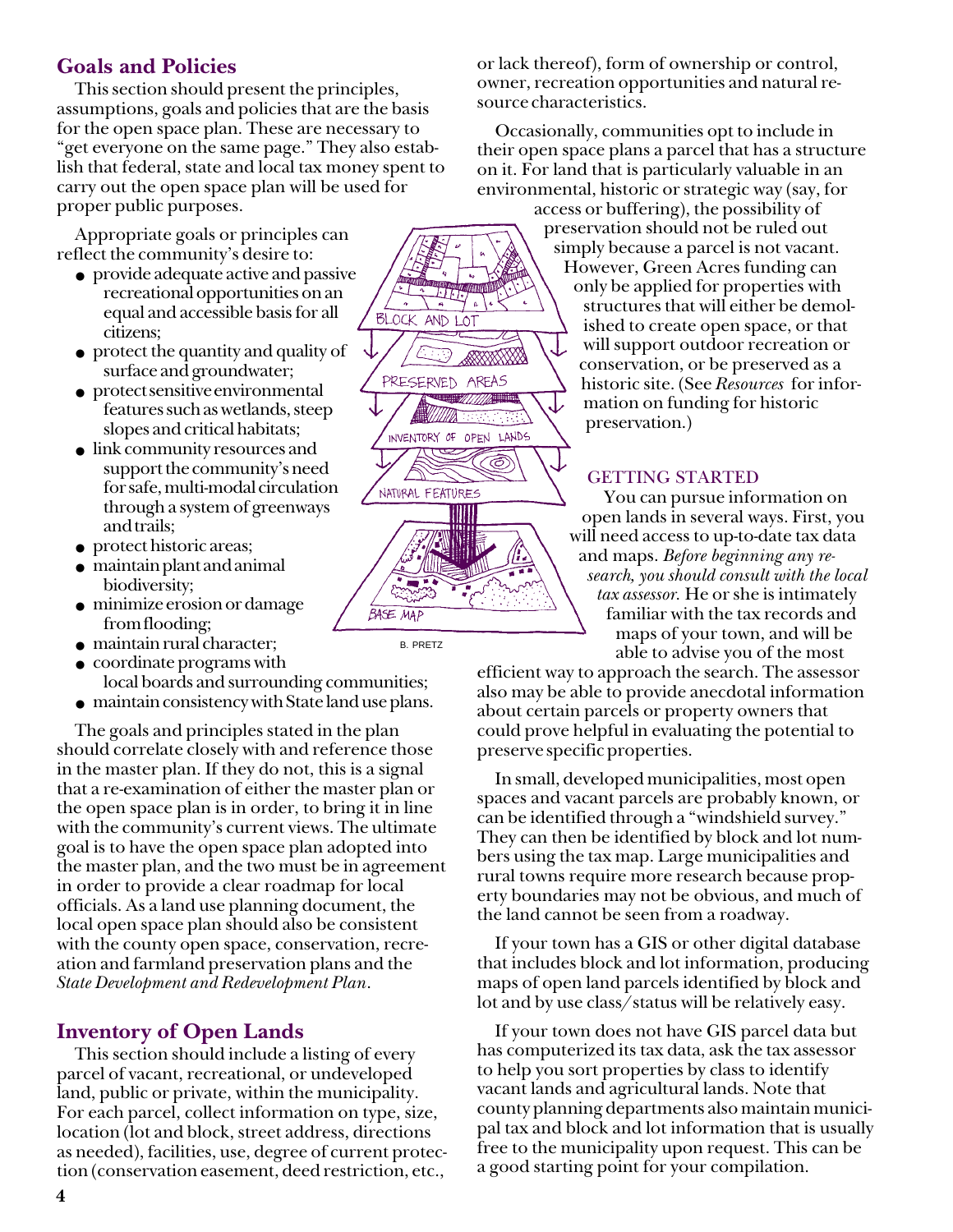If your town is still on a manual system of tax records, you may need to look at tax maps to identify block and lot numbers within open areas, then look up individual property listings in the tax assessor's field book(s) to determine ownership and other information.

If your municipality has an "official map" (most towns do not), obtain a copy. If not, find the largest, most complete map available that shows your municipality all on one sheet, because each paper tax map will probably show only a small slice of the municipality. Orienting and referencing the individual maps can be a challenge.

The NJ Department of Environmental Protection (DEP) provides digital and web-based aerial and other natural resource maps of the entire state. Aerials provide a "big picture" view that may help you locate open space. (Note that it takes DEP several years to digitize aerial photos, so the most current aerial maps may not reflect very recent land changes.) Along with natural resource maps, aerials show the natural features and patterns (surface waters, vegetation, green corridors, etc.) that will be the foundation of an open space preservation plan. These natural features maps also exist in an ERI.

#### ORGANIZING THE DATA

For inventory purposes, open areas can be organized in a variety of ways: by location or region (such as a watershed); by natural features; or by category of ownership. A list organized by type of ownership would be broken down into:

- *Public lands* (municipal, county, state, federal): parks, trails, natural areas, school grounds, sports and recreation areas, public land leased for farming, reservoirs, military reservations, capped municipal or county landfills;
- *Private lands owned by nonprofit organizations:* camps, trails, natural areas, recreational/sports areas, private school grounds, historic sites, lakes;
- *Private lands owned by individuals or corporations:* agricultural, utility-owned (such as railroad or power line corridors), undeveloped real estate purchased on speculation; corporate campuses; oversized developed parcels that have the potential to be subdivided; homeowners' association-controlled dedicated open space; recreational lands (camps, rifle ranges, private lakes, ski trails, etc.); natural areas (tourism, eco-tourism); capped private landfills;
- *Lands already preserved through purchase of development easements* by state/local governments or non-profits (land trusts).

Tax records will indicate which lands are farmland-assessed. Consult the town's Farmland Preservation Plan (if one exists) and check with your county Agricultural Development Board or Farmland Preservation Coordinator to confirm which agricultural lands are protected by easements. You will also need to identify vacant lands with approved development plans. These and properties with pending applications may be out of reach, although development plans do, on occasion, fall through.

Ideally, information about each parcel on the open space inventory should be entered into a spreadsheet database. This will make it easy to collate and print the data in a table or report, and will also allow you to update information (for example, changes in ownership or use) as time passes.

In addition to listing parcels by block and lot number, you should show the inventory of open spaces on a map or series of maps. If you do not have access to GIS maps, paper tax maps shaded manually with different colors (or with colored acetate overlays) showing various types of uses and ownership will work.

## THE ROSI:

If a town obtains Green Acres funding, it must list all properties funded by Green Acres and all lands already held and dedicated by the town for recreation and conservation purposes on a *Recreation and Open Space Inventory*. This is referred to as a ROSI (pronounced "Rossi"). If a town has a ROSI, it should be included in the OSRP. Properties on the ROSI cannot be removed or converted to uses other than recreation or conservation without NJ State House Commission approval, which is difficult to obtain.

The town may own other properties, including tax lien properties, which are not included on the ROSI. Some of those properties may have high

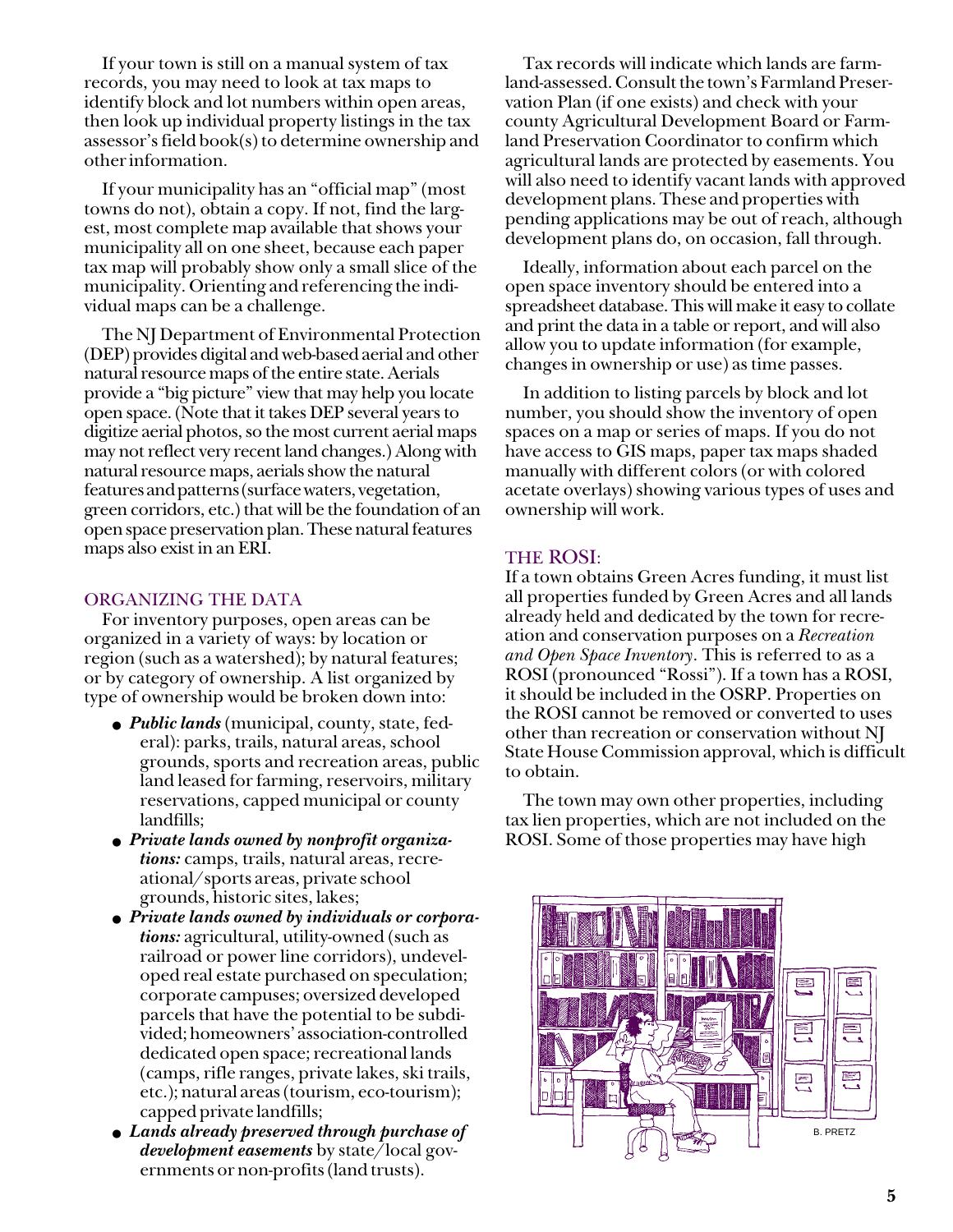environmental values or may be adjacent to other preserved properties. These properties should be reviewed for possible permanent preservation as open space. Because the town owns them, no funding will be needed for their acquisition.

#### UPDATING OPEN SPACE INVENTORIES

Once an open space plan is completed, it is important for the open space committee or a designated staff member to keep the town's inventory of preserved properties and easements current. Town acquisitions and open lands held by homeowners associations as a result of development plans should be recorded as they occur. Counties generally update their preservation lists annually, as do Green Acres and the State Agriculture Development Committee (SADC). These sources should be checked because the information isn't automatically passed along to the municipality. Also obtain updates from local and regional land trusts/nonprofits, and request that they always notify the municipality of their preservation projects. A review of the open space priority list, if one exists, should also be conducted annually. The open space committee and staff can utilize the updated open space inventory information as a working list, but the planning board will not necessarily incorporate the updates each time/year into the adopted open space plan.

# **Needs Analysis**

The completed inventory and map(s) will give an accurate picture of the existing open space network of active recreational, passive recreational and natural resource lands. For a needs analysis, you will examine the amounts and types of preserved open space, and determine the extent to which these lands satisfy present and projected needs in each category. These determinations should be made with input from public officials, municipal staff, community leaders, stakeholders and the public.

Although various categories of public and private lands make up the existing open space network, for purposes of an OSRP the Green Acres Program advises that you focus your plan on the need for facilities and open spaces for which the local government will assume primary responsibility. The status of private open space, even if open to the public (such as a campground, ski resort or nature preserve), is not necessarily permanent. If private lands do not have deed restrictions, they may at some point be sold for development. Even public lands with no covenants can be sold off for development. However, other levels of government, and private, non-profit organizations such as land trusts, watershed and conservation associations can play a significant role in protecting land for natural resource purposes and can be important partners. Although open space is vital for passive and active recreation, it is equally important for the protection of water resources, wildlife, vegetation and other natural features that society often takes for granted.

#### STANDARDS FOR DETERMINING NEED

To determine your municipality's future needs for recreational lands, you will need to establish the minimum acceptable standards for recreation for your community. You may choose to use a standard land-per-population formula or you may decide to be very specific, setting individual standards for numerous individual categories of

recreational activity (specific sports, hiking, biking, etc.). The NJ Green Acres Program used "balanced land use" guidelines for its 1999 recommendation that individual municipalities should set aside 3% of their developed and developable area for recreation. The guidelines also suggest 7% be set aside by each county, 10% by the state, and 4% by the federal government. However, a one-size-fits-all approach may

not be sufficient to deal with a community's unique needs. The recreation or parks agency and the organizations that conduct active recreation programs should be

consulted about these needs. They often have very specific recommendations that can be obtained best through direct conversations. A recreation needs assessment may already exist.

B. PRETZ

Once you have settled on a minimum or desired level of facilities, you can examine current activity levels and participation patterns, and project demographic trends (population, age structure, leisure time, income, etc.) that will impact recreation demand in the future. Make sure to factor in the condition of existing facilities and barriers to participation, such as user fees, crowding, or special needs access.

Setting guidelines for natural features is not as straightforward a process as for recreation, because the natural resources of each municipality are so varied. Although *all* natural resources are important, the most unique or critical are not distributed evenly among municipalities. It will not be easy to set a standardized figure, such as acres per population or percentage of land area, of natural resource land that should be protected. You will need to

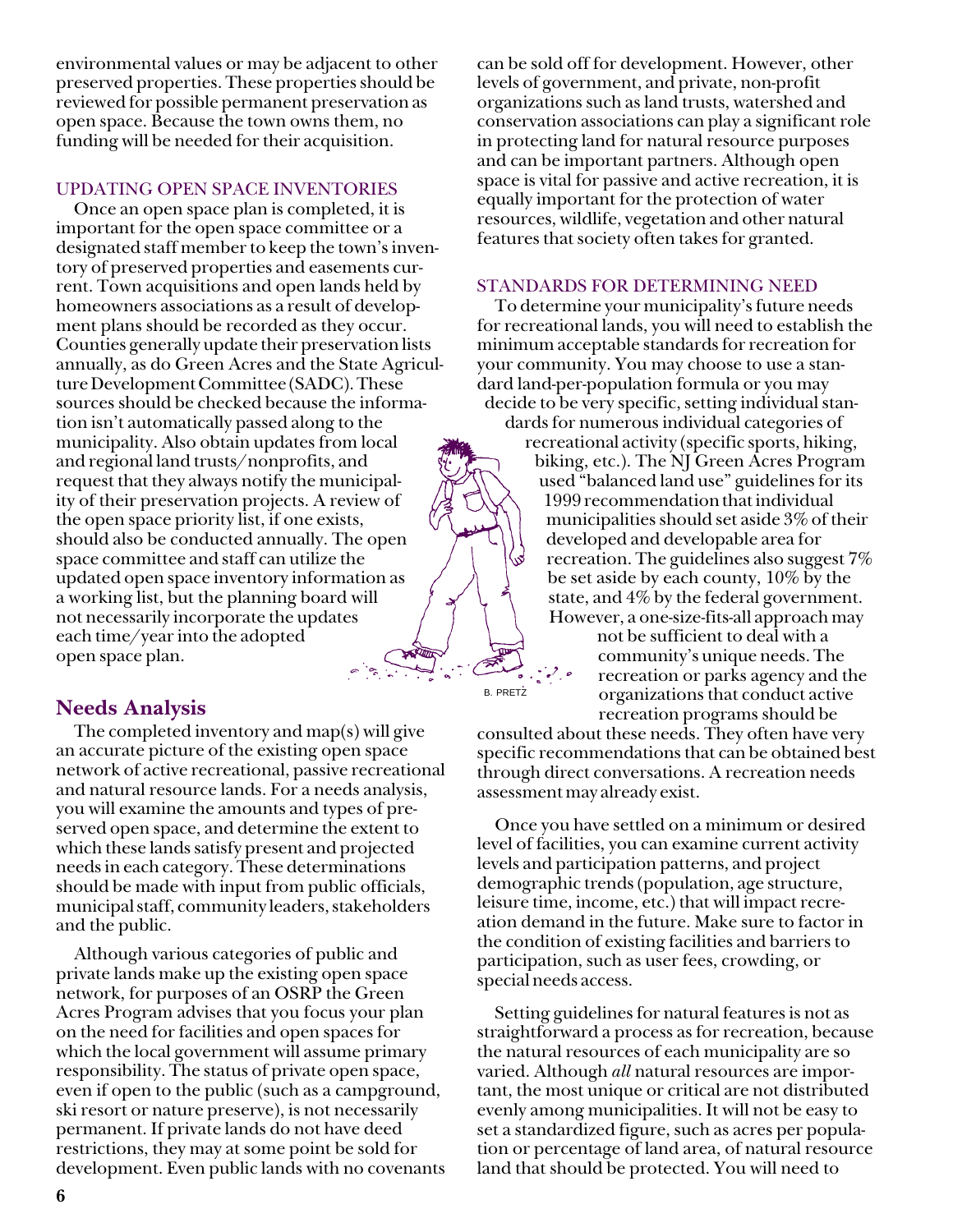

know what you have (surface and subsurface waters, soils and bedrock, wildlife, vegetation, steep slopes, ridgelines and other natural characteristics) in order to decide how much will be a reasonable amount to protect. Likely, you will set natural resource lands preservation goals based on selected areas, rather than a specific formula or amount.

## **Resource Assessment**

Once you have compiled a complete list and map of open space parcels, the next task is to establish a system for analyzing and evaluating those parcels to determine their value and relative importance as candidates for preservation. The recreation and open space needs and objectives should be distilled into a set of guidelines or a ranking system for evaluating parcels for preservation, as properties and funding become available.

Any ranking system must reflect the unique priorities and existing resources of the town or project area. A densely populated and growing municipality with few remaining open spaces will probably put a high priority on lands that are suitable for recreation. In a rural area, the preservation of prime agricultural lands may be high on the list of objectives. Towns that rely heavily on recreational industries (ecotourism, beach activities, etc.) might wish to insure the preservation of open lands that support those industries. And towns with unique natural features such as limestone aquifers or forested wildlife habitat may assign greater value to

those areas. Water protection is considered a high priority in almost any community.

In rural areas with a lot of undeveloped land, some municipalities limit their open space purchases to parcels of a certain minimum size, for example, five acres, or even more. Obviously, this is not a strategy for more developed areas and cities, where space is limited and neighborhood and pocket parks are a primary form of open space. Even in rural areas, limiting consideration of smaller parcels could result in a missed opportunity. A modest parcel might be important as part of a greenway corridor, or might provide access to, or buffering for, a stream or lake.

Towns that have been successful in preserving the larger open spaces targeted in their OSRP often go back to revisit and "fine tune" their plans some years later, to identify pivotal smaller or connecting parcels that will fill in spatial, resource protection and usage gaps.

#### PRINCIPLES OF PRESERVATION

Although each municipality has different needs, some general principles apply to all communities pursuing open space. For example, it is generally better for both natural resource protection and recreational purposes to preserve a large, contiguous area of open space (such as a greenway) than to preserve many small, scattered parcels. It is also generally true that the more development pressure on a parcel targeted for preservation, the more quickly the town will want to act. An open space ranking system should assign more weight to lands that are ripe for development.

Another common theme of open space preservation is the cost/benefit ratio. Although some municipalities have shelled out top dollar for small, strategic open space parcels, generally all strive to get the most land for the amount of money they have to spend. Therefore, a ranking system must consider relative cost. Of course, not all parcels must be purchased outright to be preserved. Some lands, particularly agricultural lands, can be preserved through the purchase of development rights. In other cases, a property owner may opt to donate a portion of the sale price, and then reap tax benefits from the contribution. Towns also must consider what they will save in services (schools, sewers, roads, etc.) over the long run by purchasing land that would otherwise be developed.

A comprehensive ERI (environmental resources inventory), usually compiled by the environmental commission and adopted into the master plan by the planning board, will be a municipality's pri-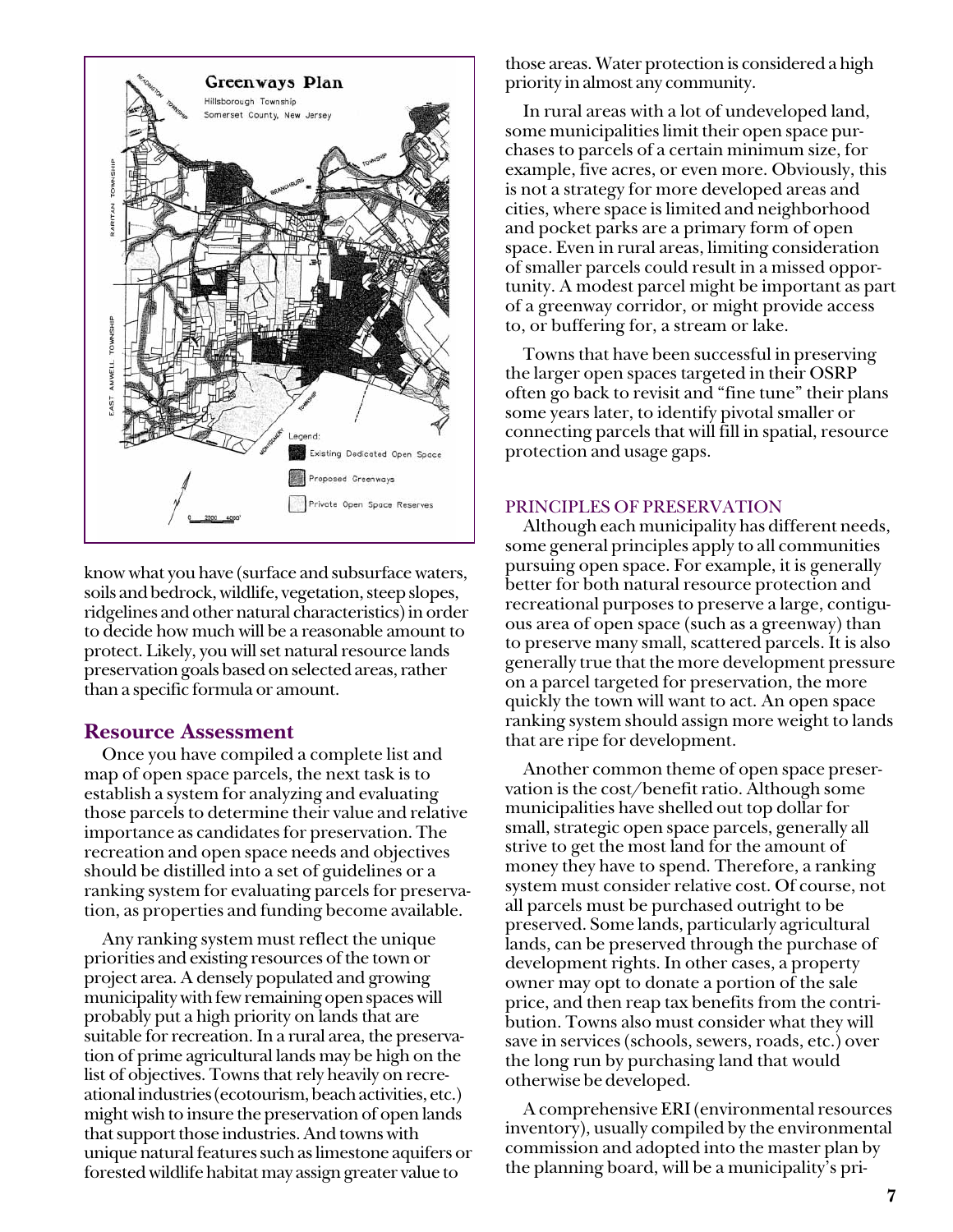# FACTORS FOR RANKING LANDS FOR PRESERVATION

## **WATER QUALITY:**

Has or abuts surface waters **(**lake, stream, reservoir, etc.) Has or abuts high quality (C1, trout production) streams or headwaters Groundwater recharge area Wellhead area Wetland buffer area Steep slopes (greater than 15%, 25%)

## **CONSERVATION:**

Plant and wildlife habitat Threatened species habitat Contiguous acres of desirable vegetative cover (mature hardwood, etc.)

## **DEVELOPMENT PRESSURES:**

Development application filed Land is for sale Zoning Farmer-owner approaching retirement Proximity to other developed areas Sewer/septic potential

## **COST:**

Purchase price Alternative methods of protection Costs of services avoided by preservation

## **POTENTIAL FOR LINKAGES:**

Linear recreation (trails, bike paths) Greenways Other similar/preserved contiguous parcels

## **QUALITY OF LIFE/CULTURAL:**

Buffering land uses Development-limiting Scenic or distinctive landscape, ridgeline Floodplain Rural ambiance Farmland protection Historic

#### **AGRICULTURE:**

Quality of soils Drainage Proximity to other farmland Proximity to conflicting land uses Proximity to agricultural support

## **RECREATIONAL/CULTURAL:**

User Accessibility Topography suitable for athletic activities Absence of environmental constraints Public access to coastal or inland water Potential for buffering between neighboring use (if level of recreational use would require it)

mary guide for evaluating natural and environmental features of potential open space lands. One of the most important reasons to preserve open space is to protect water quality and supply. The ERI describes and maps the location of surface and ground waters (streams, lakes, rivers, aquifers) that need buffering, as well as sensitive features – steep slopes (where development causes erosion and results in sedimentation), floodplains, wetlands, groundwater recharge areas and wellhead areas. The ERI should contain information on soil types (also a factor in determining a parcel's value as preserved farmland), vegetation and species habitat. If possible, consult with the people who gathered the ERI information, to benefit from their firsthand knowledge of local terrain and natural systems.

If there is no ERI, you can utilize NJDEP's webbased maps of the town to see the location of wetlands, surface waters, soils and elevations/ slopes, and many other environmentally-significant features. (See *Resources* section on NJ GeoWeb, and also ANJEC's publication *The Environmental Resource Inventory* for information on obtaining natural resources data and creating an ERI.)

Open space committees and planners across New Jersey have approached open space ranking systems in a variety of ways, from descriptions of four or five general priorities in a matrix, to mathematical formulas. The most common approach comprises a list of characteristics, giving a check or a point value for each, depending on the degree to which a parcel contributes to the community's open space objectives. Desirable characteristics are sometimes grouped into categories like recreational/cultural, agricultural, historic, cost, development-limiting potential, hazard reduction, linkages, conservation and protection of water quality. The scores in each category are weighted and/or averaged, then the averages are totaled to yield a final numerical rating for a parcel.

The open space plan should include the ranking methodology. It will be the basis for the open space committee to prioritize actions to implement the plan and also for developing a priority list of properties, if one is desired. However, it is not common practice to include the numerical ratings of specific properties in the open space plan; doing so could inflate the prices of the parcels that are high on the priority list. Still, the information is public, and must be provided to any individual who requests it.

Instead of creating a priority list, many towns take a more conceptual approach to identifying potential open space lands, highlighting broader areas or swaths of priority that would contribute to the open space network, and then listing all parcels within those areas. The properties are not ranked;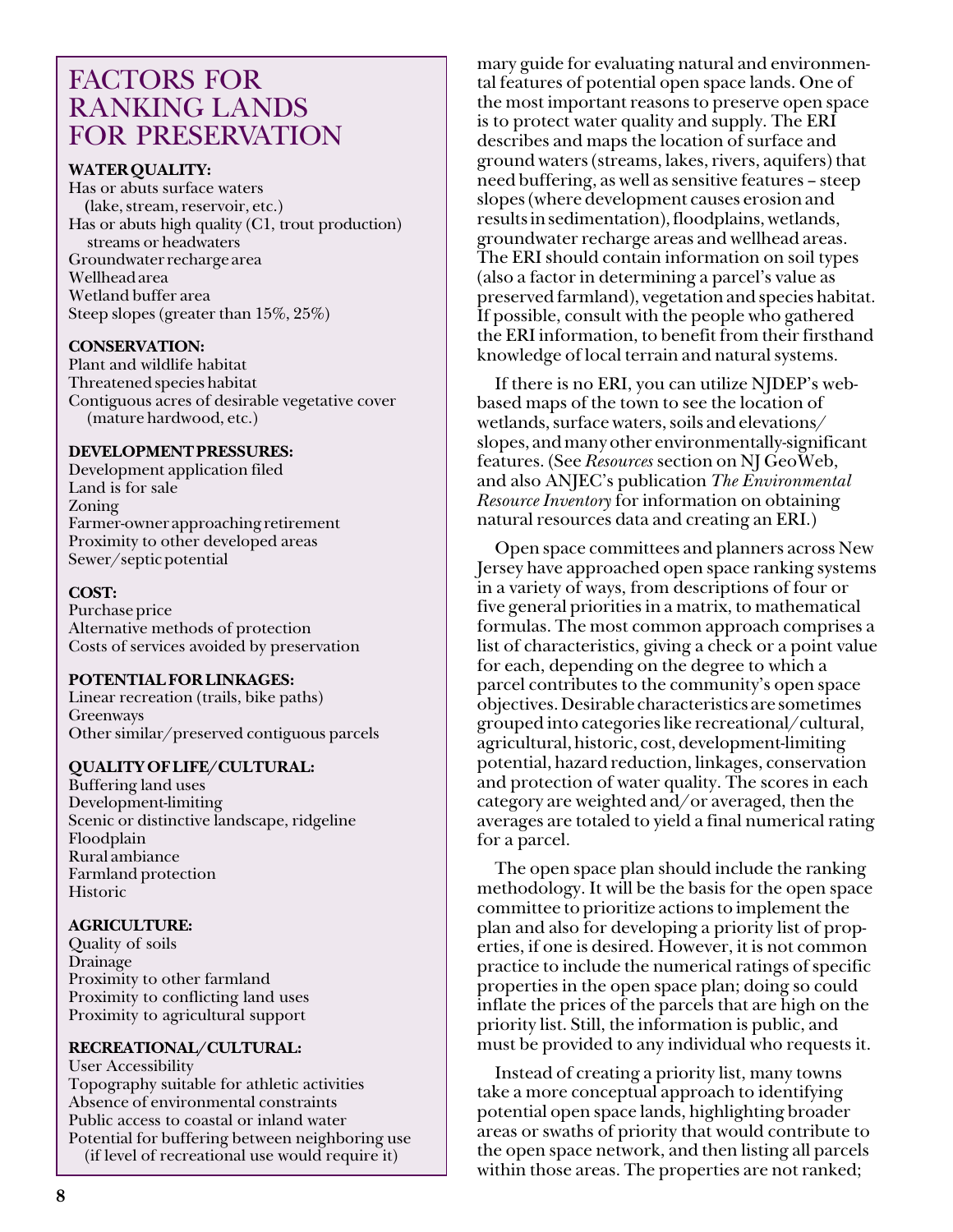

rather, individual properties are evaluated (using the ranking system) as funding and parcels become available. Clusters of properties, greenways, and connectors within the conceptual areas can be listed by block and lot, current owner and address, location, and current status. This makes the OSRP more comprehensive and doesn't limit funding to a small set of properties whose owners may or may not be interested in preservation. It also delineates areas that would never be preserved based on their individual merits (for example, because they are too small or are built upon) but which are part of a greenway and important to the health of the water body at the center of the greenway. An education campaign for landowners in the priority areas can be highly beneficial. Either way, it is important for the committee to use a defined ranking approach as the primary guide for deciding how to spend open space funds.

# **Action Plan/Recommendations**

This section should present an action plan for achieving the orderly and coordinated execution of the open space and recreation plan. The Green Acres Program requests a five-year time frame for an OSRP, with periodic review and updates. The action plan can range from general recommendations in a "menu" type of format, to very specific recommendations for each parcel.

The action plan should include a discussion and recommendations on:

● *Preservation techniques***:** purchase; donation; conservation easement; deed restriction; lease-purchase; liens/bankruptcies; purchase by state or federal agency; land swaps (i.e.; trade of a donated or publicly-owned parcel not suitable for open space for a parcel that is suitable); ordinances; preserved common open space as part of planned unit developments (PUDs); transfer of development rights (TDR); zoning and subdivision

changes such as clustering or conservation design; protection of sensitive environmental features.

- *Funding sources:* Green Acres Program grants and low-interest loans; local open space tax; county open space tax; non-profit organizations (land trusts, conservation organizations, watershed associations); private donations of land, easements, or funds; NJ Environmental Infrastructure Financing Program loans; NJ Department of Agriculture farmland preservation grants; and NJ Historic Preservation Trust loans. (See Resources section for information on funding sources for natural resource, recreational or agricultural lands, and historic preservation.)
- *Monitoring systems:* early-notice-of-sale agreements with owners of large undeveloped tracts; a system of communication with owners of priority parcels to keep abreast of possible changes in ownership or use (i.e.; intention to file development applications); process for tax collector to inform the committee of all new tax liens or other status changes for parcels in the open space plan, such as entering or withdrawing from the farmland assessment program; notices of application for a Letter of Interpretation delineating wetlands on a property, which can alert the open space committee to potential future building or development applications.
- *Public education:* promoting public knowledge and appreciation of recreation and open space values or needs of the community.
- *Maintenance and management of preserved open space:* In most municipalities, active recreational open space is managed by a parks commission and maintained by the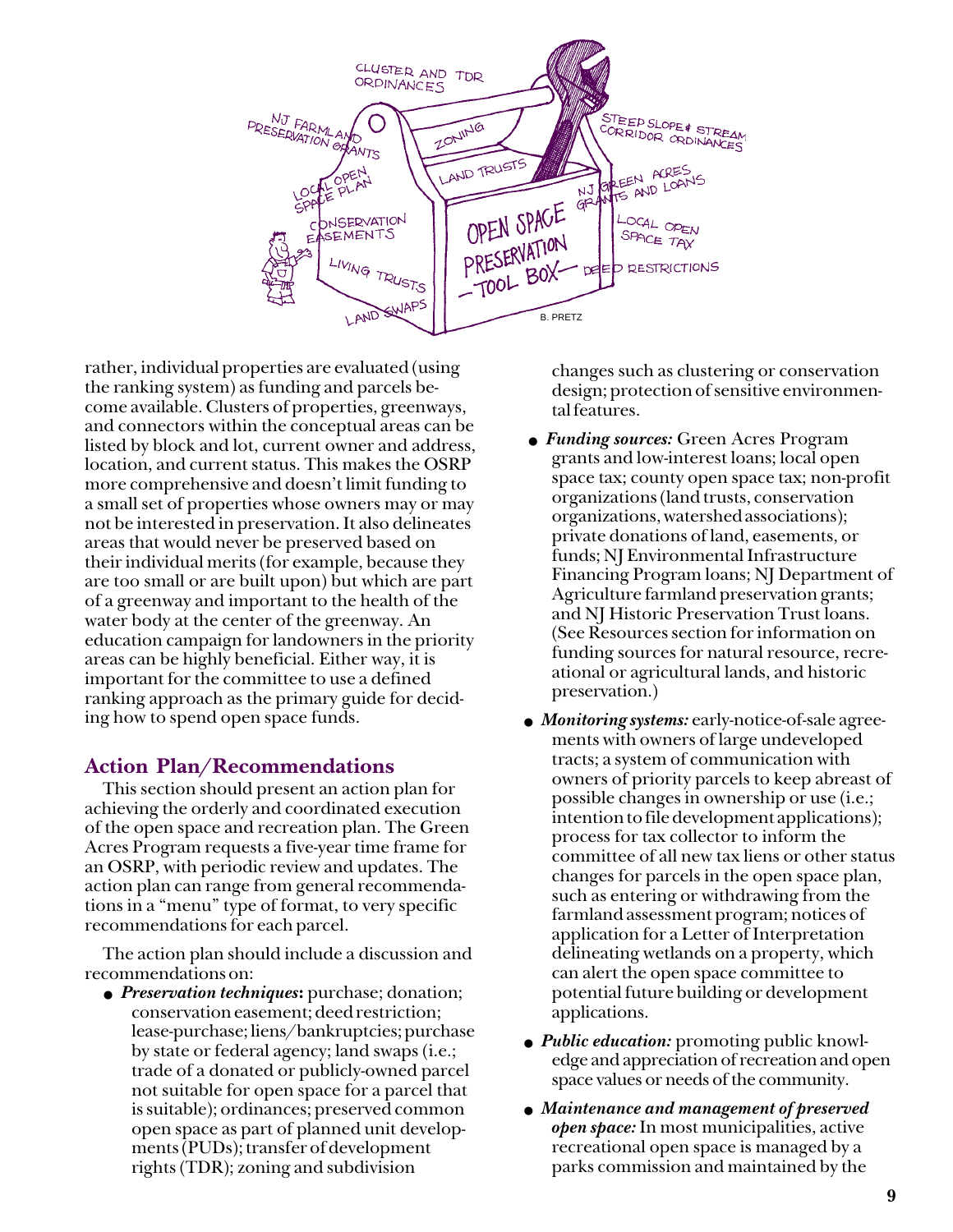town's department of public works or a separate parks department.

The maintenance of town-owned natural areas is another issue, especially when the town owns a significant amount of that kind of open space. Woods, swamps and meadows do not lend themselves to easy inspection or access by vehicles, and require a different sort of upkeep and monitoring than the public works crew may be willing or able to provide.

In some towns, environmental commissions take responsibility for monitoring and maintaining trails in natural areas. "Friends" organizations can be established for the same purpose, or a town may decide to contract with an existing nonprofit conservation organization to carry out that function.

In cases where a conservation easement is in place, the property owner will likely be responsible for maintenance. However, municipal officials or volunteers should monitor all easement properties, visiting the sites at least once a year to make sure that the terms of the easements are being honored. The open space plan should recommend a system for monitoring easements and dedicated private open space, or list the creation of such a system as one of the plan's goals.



● *Timetable:* The open space plan should suggest an action timetable that would correspond to the "Goals" section. Any timetable must be general and flexible, but timeframes are necessary to keep the program moving and to have some basis for evaluating the plan and its execution. The plan should also contain recommendations, as needed, concerning open space taxes and the establishment or restructuring of the committee or other entity that will be responsible for implementing the open space plan.

# RESOURCES

#### **WITHIN THE TOWN**

The municipal tax collector, town engineer, town planner, environmental commission, planning board, park/recreation agencies and park maintenance/DPW staff have a wealth of local data and information. The municipal master plan will contain base mapping and demographic and growth management information. The ERI contains natural resource information and mapping.

#### **SPECIAL REGIONAL BODIES**

The Pinelands Commission, Highlands Council or NJ Meadowlands Commission (if your town is in one of those regions) can be a resource for maps and data.

*www.njmeadowlands.gov www.highlands.state.nj.us www.state.nj.us/pinelands*

If the municipality is subject to catastrophic flooding, there may be a regional flood control commission for the area that can provide useful information.

#### **COUNTY AND LOCAL**

County planning departments, open space committees, environmental commissions and parks departments have data, maps and plans. Review the county's open space, farmland preservation, trails or greenway plans, as well as plans from adjacent municipalities.

County Soil Conservation Districts, NJ Department of Agriculture. Call the NJ Soil Conservation Service at (609) 292-5540 to locate your District office. Soils maps/data are available through NJDEP's GeoWeb and also at NRCS Web Soil Survey *http://websoilsurvey.nrcs.usda.gov/app/*.

#### **STATE / FEDERAL**

#### NJ GeoWeb

*www.nj.gov/dep/gis/geowebsplash.htm*

*A web-based environmental mapping tool that allows the public to search, view and print extensive GIS data compiled by the State.*

#### NJ DEP Green Acres Program

(609) 984-0500 *www.nj.gov/dep/greenacres Grant and loan programs for land acquisition and preservation (including "Blue Acres" shoreline parcels), and technical assistance for open space planning and land assessment.*

NJ Environmental Infrastructure Trust (609) 219-8600 *www.njeit.org Low-interest loans for land acquisition that complements water quality initiatives by creating buffer areas around stream corridors.*

NJ Department of Agriculture, SACD Farmland Preservation Program (609) 984-2504 *www.nj.gov/agriculture/sadc Grant and loan programs for agricultural land preservation, and technical assistance for planning and assessment.*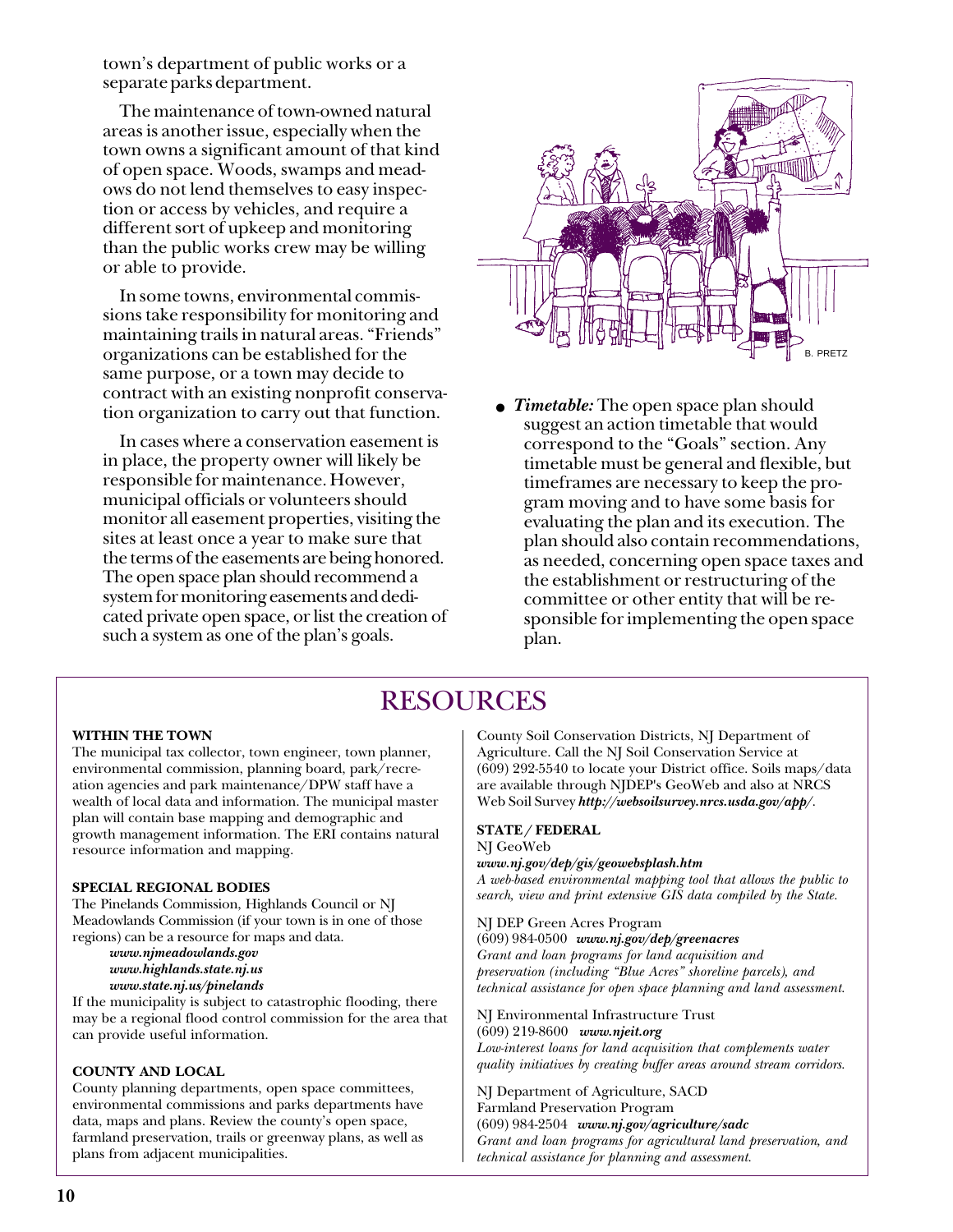• *Ordinances:* The plan should recommend any local ordinances that the town could adopt to further the goals of the open space program. For example, a clustering or conservation design ordinance encourages developers to condense lot sizes and leave parts of a tract undeveloped, dedicated as common open space or retained for agriculture. A lot-size averaging ordinance allows some concentration of development in appropriate areas, with more environmentally sensitive land left open. Clustering and lot-size averaging result in preserved open space at no cost to the municipality. Changes in zoning density or buildable lot area restrictions can also help to retain more open space.

Ordinances that protect water quality and environmentally sensitive features can limit development of open lands. Many municipalities have adopted ordinances to restrict development on steep slopes and along stream corridors and ridgelines.

# **Open Space System Map**

The System Map shows the location and configuration of all existing recreation and open space sites listed on the inventory, as well as all proposed parkland, greenways and open space of conservation and recreation interest contained in the OSRP. If the Plan contains a priority list for

acquisition, those specific properties will be identified on the system map. If the Plan utilizes the conceptual approach to acquisition, the system map will show swaths of color encompassing all of the potential open space properties plus greenways and connecting linkages. Note that it is important to define a "greenway" clearly so that landowners do not confuse it with a trail. Trails, including on-road bicycle trails and those on public land, can be included in the OSRP System Map, but it is not appropriate to depict proposed trails running across private property when landowners have not agreed to such a use.

The Green Acres Program suggests that municipalities combine the Executive Summary and the System Map into one document that can be reproduced or posted on the town website as a public education tool.

## **Additional Materials**

A summary or the complete text of open space ordinances, such as the ordinance that creates the open space committee and the one that establishes an open space tax and/or trust fund, should be included in the open space plan, either within a specific section or as an appendix. Include or summarize other open space documents, such as a greenways plan or a management plan for a special area such as a lake or reservoir, and explain how they will relate to your overall plan for open space.

*continued on page 12*

# RESOURCES *continued*

NJ Historic Trust (609) 984-0473 *www.state.nj.us/dca/njht/programs Grants for historic preservation, restoration, acquisition.*

NJDEP NJ Geological Survey (609) 292-2576 *www.state.nj.us/dep/njgs Mapping and data on geology and groundwater resources.*

NJ Office of Planning Advocacy (609) 292-7156 *http://nj.gov/state/planning Information about the NJ State Development & Redevelopment Plan and statewide planning areas.*

Federal Emergency Management Agency (FEMA) (877) 336-2627 *www.fema.gov/hazard/map/flood.shtm Federal floodplain maps.*

#### **NON-PROFIT ORGANIZATIONS**

Association of NJ Environmental Commissions (ANJEC) (973) 539-7547 *www.anjec.org Digital and paper copies of dozens of Open Space & Recreation Plans and ERIs from NJ municipalities, and a database of environmental ordinances.*

Conservation Resources, Inc. (908) 879-7942 *www.conservationresourcesinc.org Assistance in planning for, acquiring, and managing open space; landowner negotiations; and land stewardship.*

NJ Audubon Society (609) 861-1651 *www.njaudubon.org Information on NJ birds, their habitats and breeding sites.*

The Land Conservancy of NJ (973) 541-1010 *www.tlc-nj.org Nonprofit land trust that provides open space planning, preservation and stewardship information and services.*

NJ Conservation Foundation (908) 234-1225 *www.njconservation.org A statewide land trust organization that protects natural areas and farmland through acquisition and stewardship.*

Preservation New Jersey (609) 392-6409 *www.preservationnj.org Technical assistance and information on historic preservation.*

Local Land Trusts and Watershed Organizations